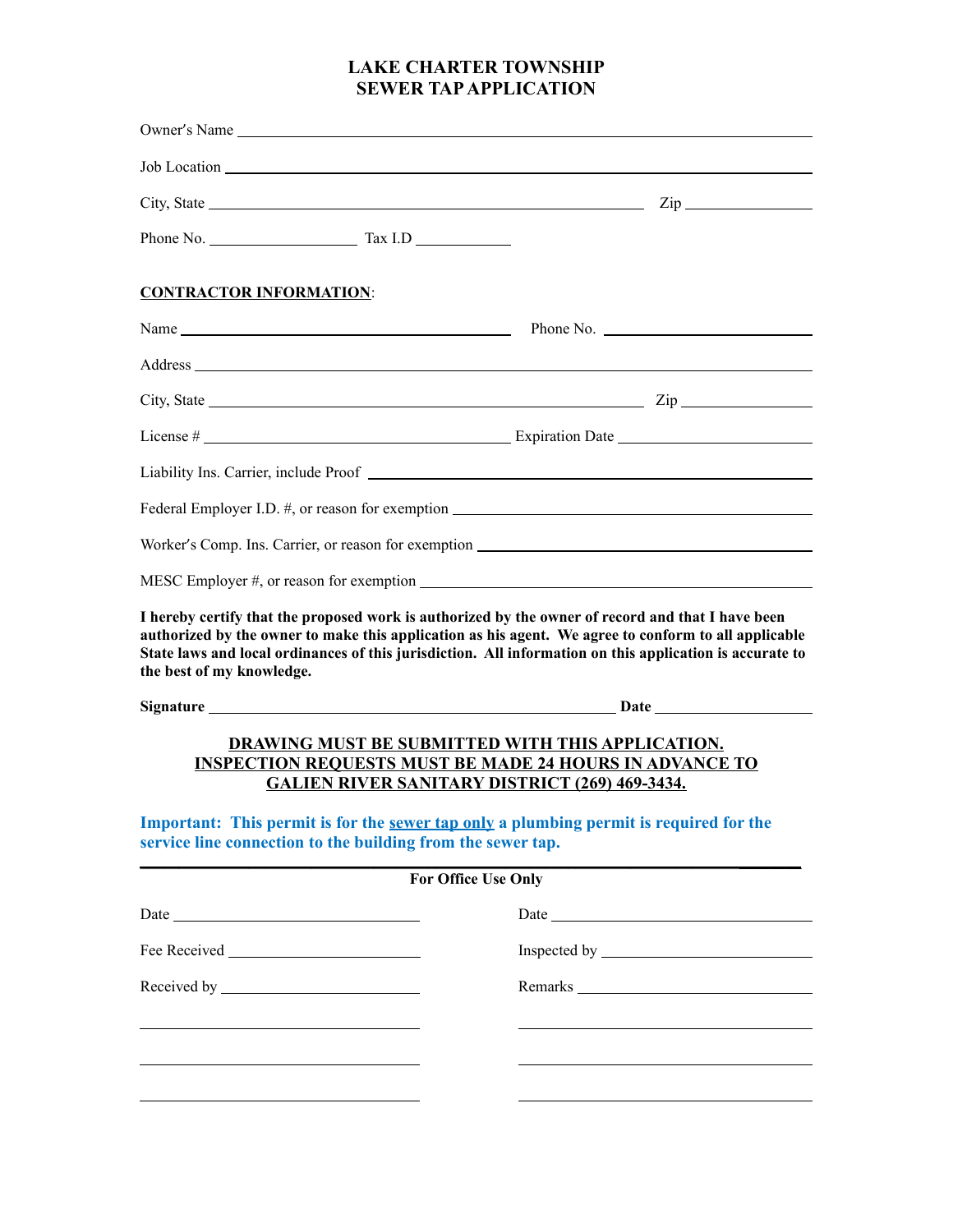## **BEFORE CLOSING TRENCH. CALL GALIEN RIVER SANITARY DISTRICT FOR TAP INSPECTION: (269) 469-3434**

Check appropriate spaces:

New Construction **Construction** Residential **Construction** Density Building

\_\_\_\_\_ Number of bathrooms in household (if known)

\_\_\_\_\_ Number of bathrooms located in basement

Draw site plan to include location of house, street, driveway and any other obstructions or services. Draw in proposed service line from tap to building and mark approximate footage.

## **SITE PLAN:**

**N**

Check appropriate spaces:

Residential \_\_\_\_\_ Other